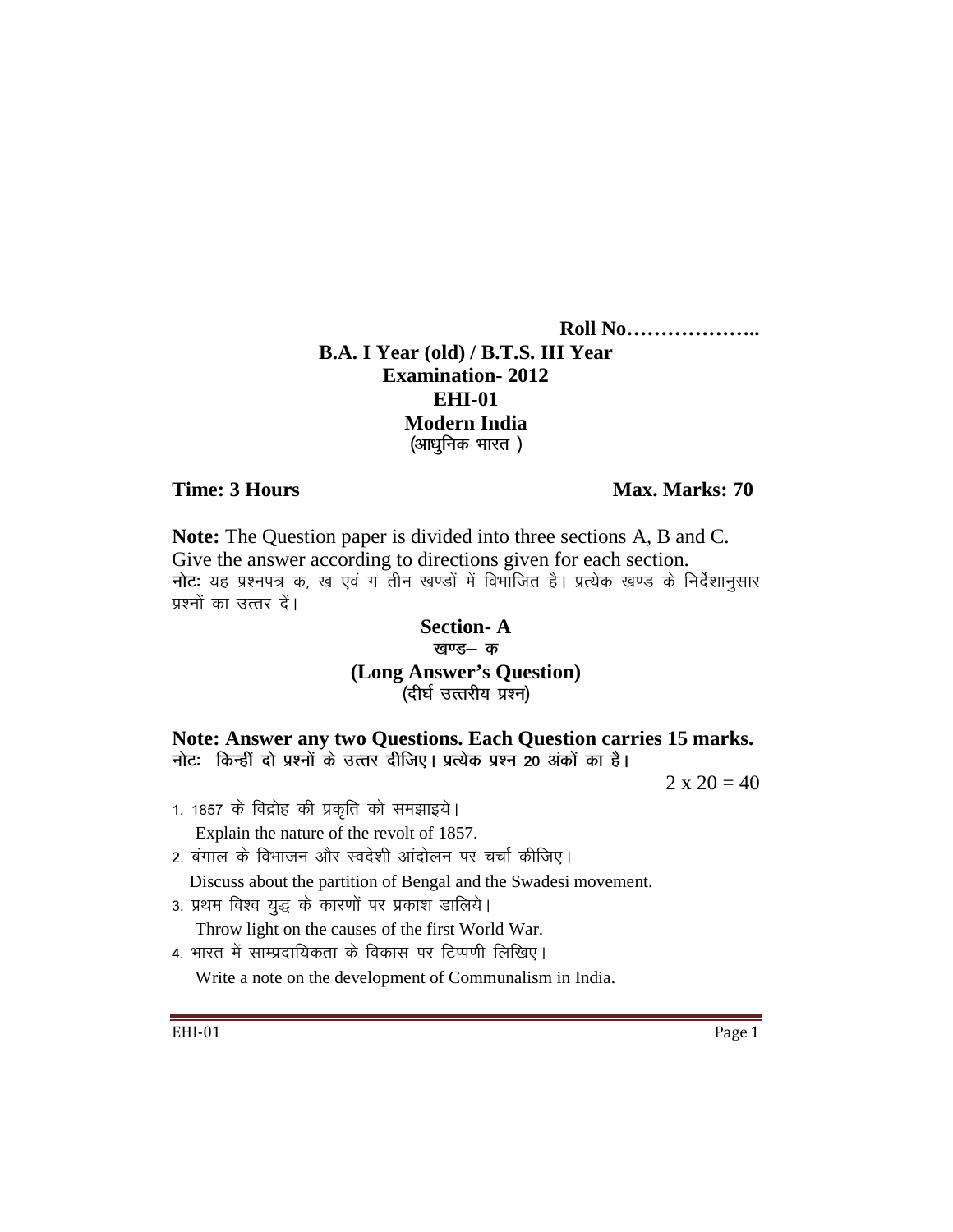## **Section-B**

खण्ड— ख

## (Short Answer's Question)

## (लघु उत्तरीय प्रश्न)

Note: Answer any four Questions. Each Question carries 5 marks. नोटः किन्हीं चार प्रश्नों के उत्तर दीजिए। प्रत्येक प्रश्न 5 अंकों का है।

 $4 \times 5 = 20$ 

## Briefly discuss the following:

निम्न की संक्षेप में चर्चा कीजिए:

1. साम्राज्यवाद

Imperialism

- 2. भारतीय राष्ट्रीय कांग्रेस **Indian National Congress**
- 3. मार्क्सवाद

Marxism

- 4. खिलाफत आंदोलन Khilafat Movement
- 5. रूसी क्रांति **Russian Revolution**
- 6. उन्नीसवीं सदी में समाज सुधार Social reforms during Nineteenth Century.
- 7. गदर पार्टी
- **Gadhar Party**
- 8. भारत छोड़ो आंदोलन Quit India Movement

## **Section-C**

**EHI-01** 

Page 2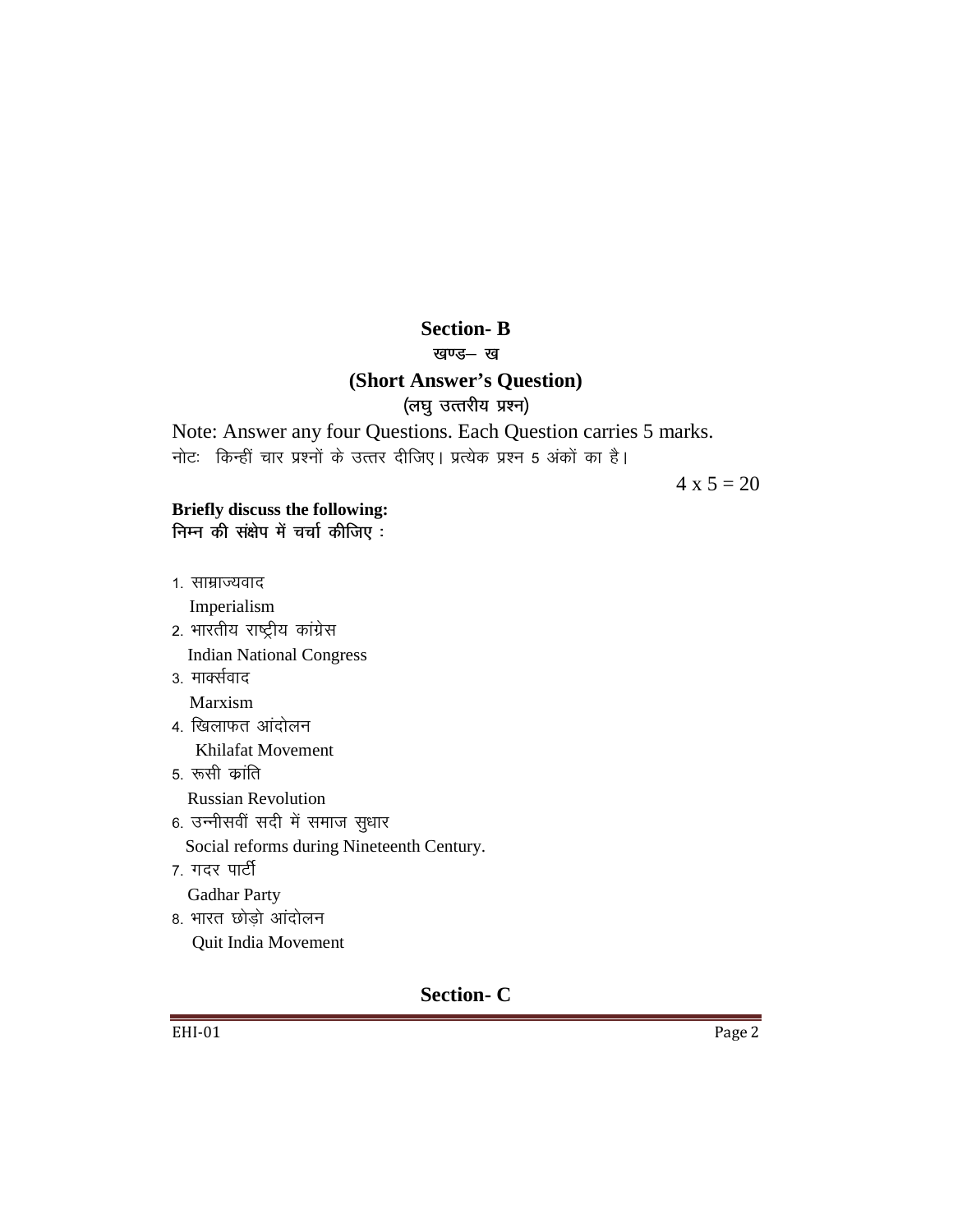#### खण्ड- ग

## **Objective Question (Compulsory)**

वस्तुनिष्ठ प्रश्न (अनिवार्य)

## **Note: Answer all Questions. Each Question carries 1 mark.**

नोट: सभी प्रश्नों के उत्तर दीजिए। प्रत्येक प्रश्न 1 अंक का है।

 $10 \times 1 = 10$ 

# **Write True/False against the following**

निम्नलिखित के सामने सत्य / असत्य लिखिये।

- 1. भारतीय राष्ट्रीय कांग्रेस की स्थापना 1885 में हुई थी। Indian National Congress was founded in 1885.
- 2. आर्य समाज की स्थापना स्वामी विवेकानन्द ने की थी। Arya Samaj was founded by Swami Vivekananda.
- 3. मुस्लिम लीग की स्थापना 1910 में हुई थी। Muslim League was established in 1910.
- 4. सविनय अवज्ञा आंदोलन का आयोजन 1930-34 में हुआ था। Civil Disobedience Movement was held during 1930-34
- 5. आजाद हिन्द फौज के सैनिकों का मुकदमा सुभाष चन्द्र बोस ने लड़ा था। Subhas Chandra Bose fought the case of the Soldiers of Azad Hind Fauj.

## **Choose the correct alternative.**

#### सही विकल्प चुनिए।

|  |                         |  |  |  | 6. निम्नांकित में से कौन भारतीय राष्ट्रीय कांग्रेस का प्रथम अध्यक्ष था – |
|--|-------------------------|--|--|--|--------------------------------------------------------------------------|
|  | अ – डब्ल्यू. सी. बनर्जी |  |  |  | ब – दादाभाई नौरोजी                                                       |
|  | स $-$ फिरोजशाह मेहता    |  |  |  | द – मोतीलाल नेहरू                                                        |

Who among the following was the first President of Indian National Congress.

EHI-01 Page 3